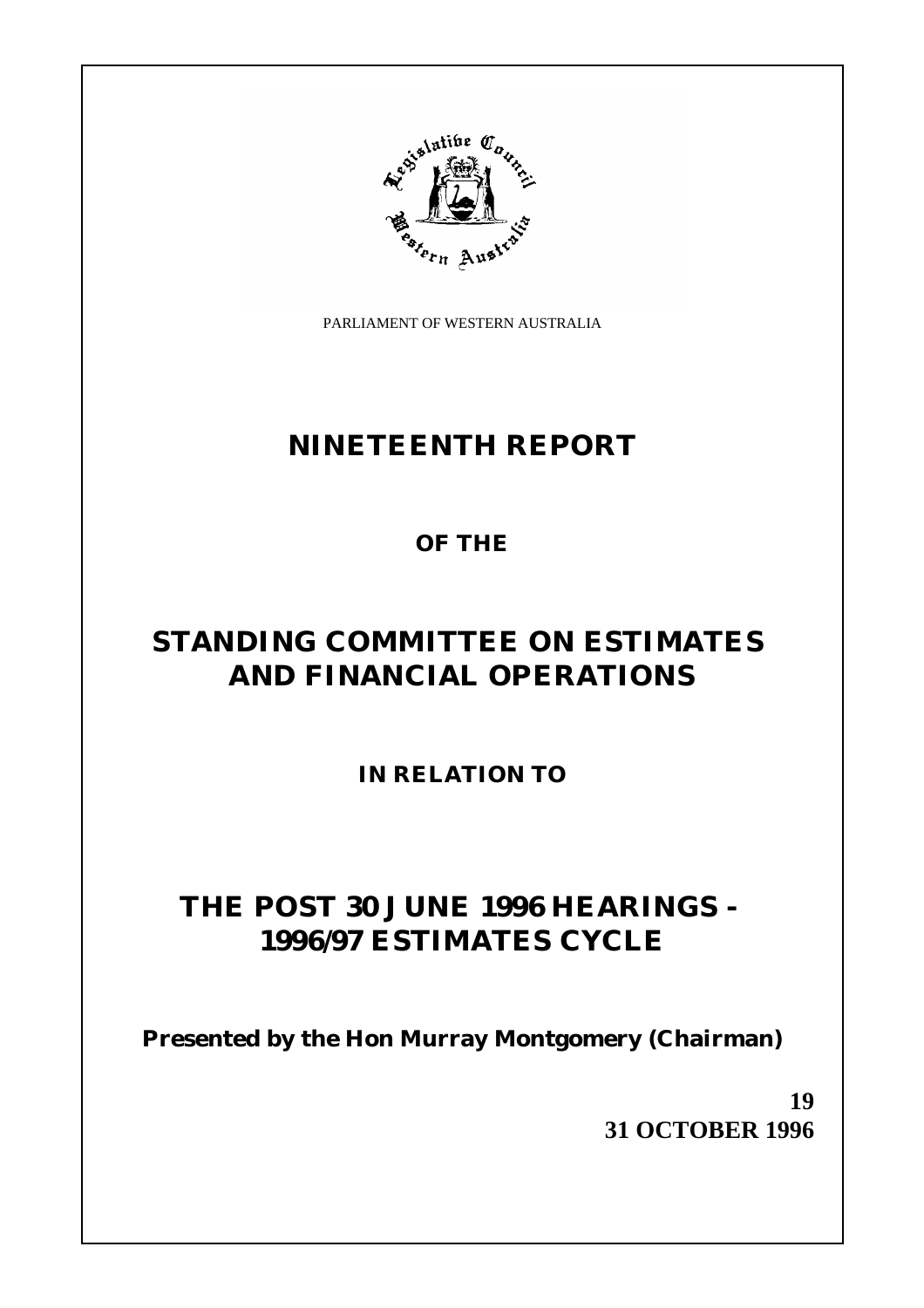#### **STANDING COMMITTEE ON ESTIMATES AND FINANCIAL OPERATIONS**

The Standing Committee was established on December 21 1989 with the following terms of reference:

- 1. There is hereby appointed a Standing Committee to be known as the *Estimates and Financial Operations Committee.*
- 2. The committee consists of 5 members.
- 3. The functions of the Committee are to consider and report on:
	- (a) the estimates of expenditure laid before the Council each year; and
	- (b) any matter relating to the financial administration of the State.
- 4. The Committee shall report on the estimates referred under clause 3 by or within one sitting day of the day on which the second reading of the *Appropriation (Consolidated Fund) Bill* is moved.
- 5. For the purposes of clause 3(a), the House may appoint not more than 6 members at any stage of its examination.
- 6. A reference in clause 3 to "estimates of expenditure" includes continuing appropriations, however expressed, that do not require annual appropriations.
- 7. The Committee may initiate investigations under clause 3(b) without prejudice to the right of the Council to refer any such matter.

#### **Members of the Committee:**

Hon Murray Montgomery (Chairman) Hon Bob Thomas Hon Muriel Patterson Hon Mark Nevill Hon Iain MacLean

#### **Staff of the Committee:**

Mr Vick Kristoff (Advisory/Research Officer) Mr Greg Jackson (Committee Clerk)

#### **Previous Reports of the Committee:**

See Appendix 5.2

#### **Address:**

Parliament House, Perth WA 6000, Telephone 222 7222

#### **ISBN:**

0 7309 8372 2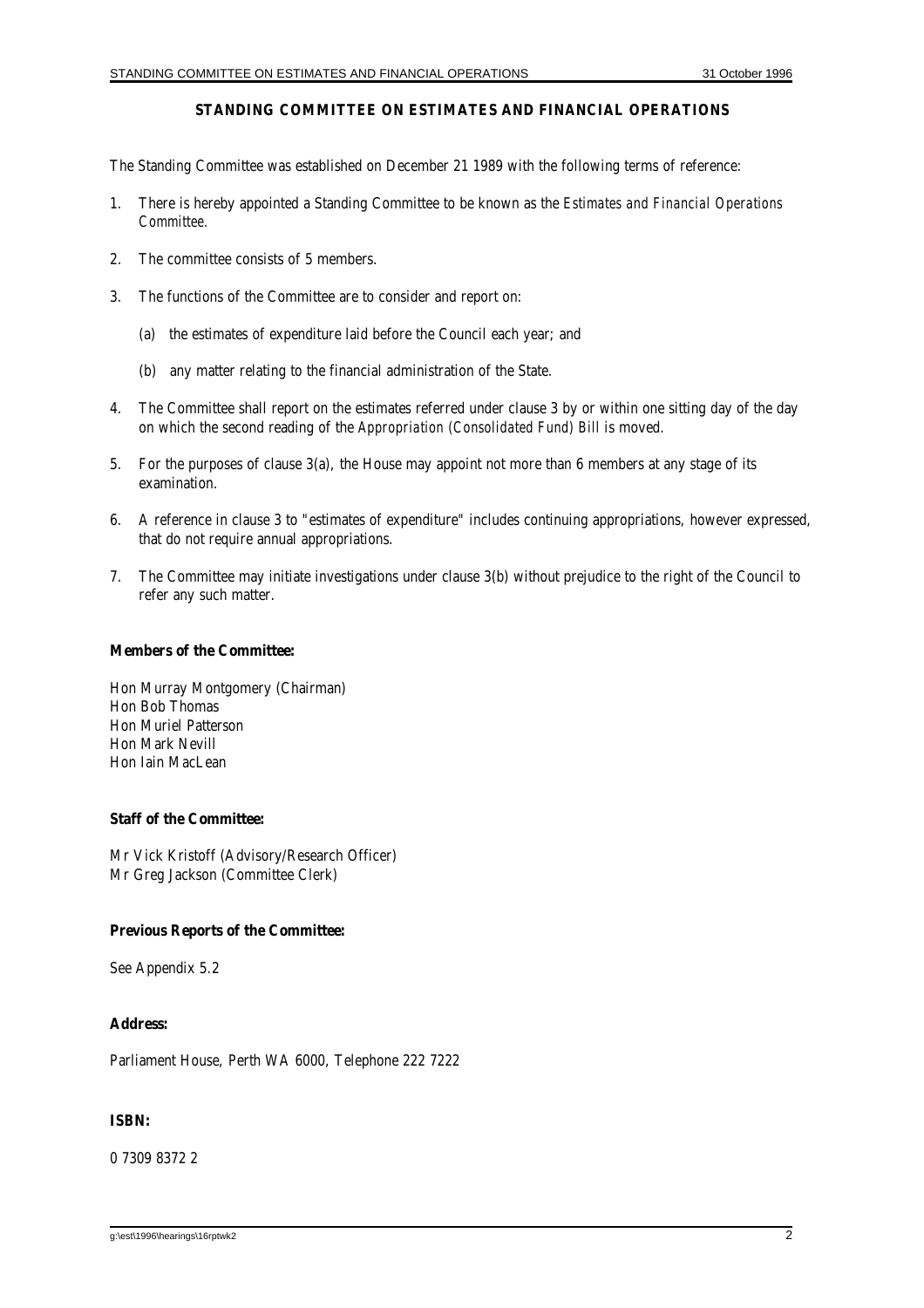## **CONTENTS**

| 1. |                                                                |
|----|----------------------------------------------------------------|
| 2. |                                                                |
| 3  |                                                                |
| 4  |                                                                |
| 5. | <b>APPENDICES</b>                                              |
|    | AGENCY SPECIFIC ISSUES ADDRESSED DURING QUESTIONING  12<br>5.1 |
|    | $5.2^{\circ}$                                                  |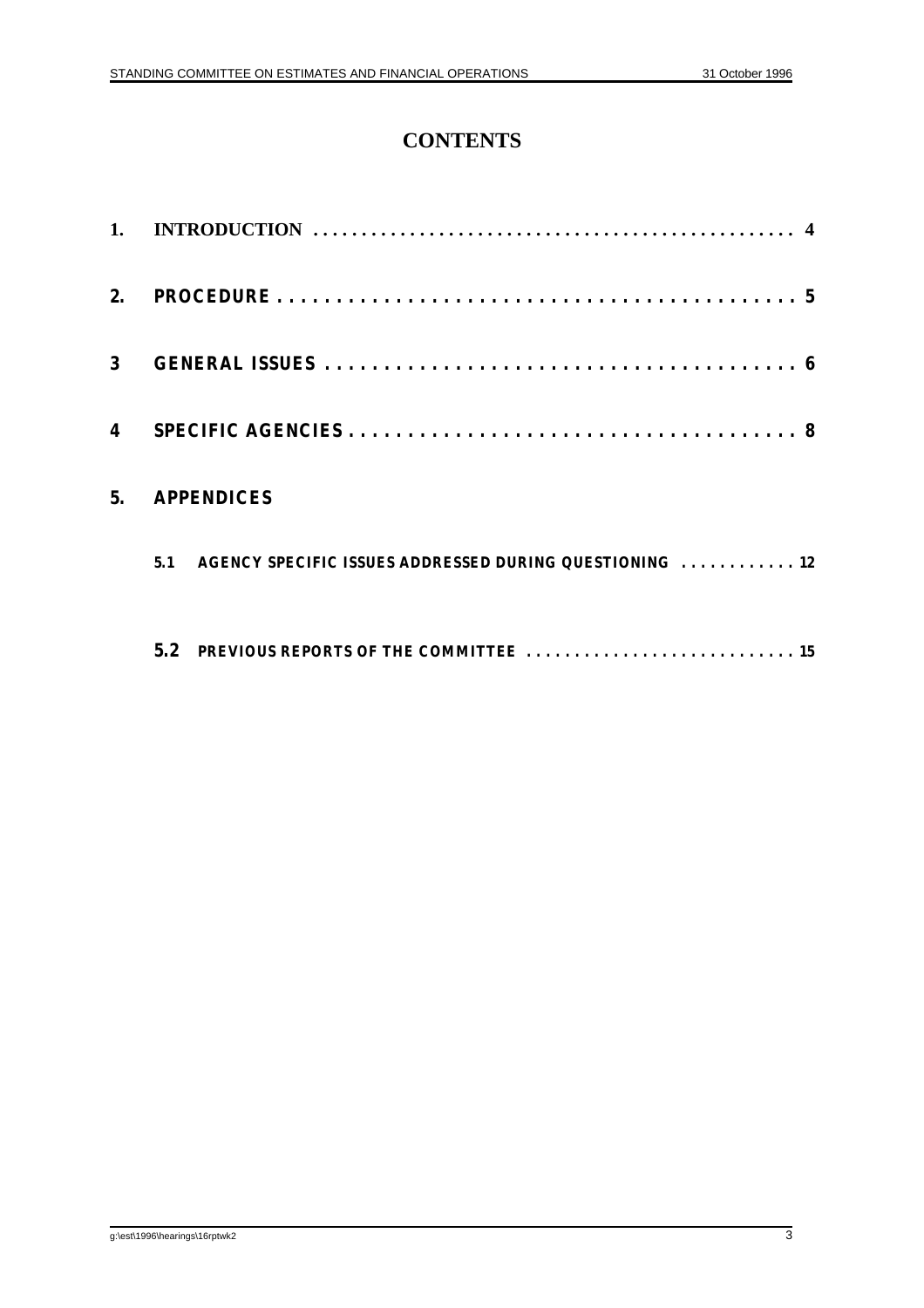### **1. INTRODUCTION**

In previous years, the timing of the estimates hearings during the latter part of the calender year provided for the scrutiny and debate of selected agency 30 June financial statements and performance indicators.

However, with the Government's earlier introduction of the 1996/97 Budget into Parliament, and its debate and subsequent processing through the House by 30 June 1996, it was not possible for the Estimates and Financial Operations Committee to review such information on a timely basis. Accordingly, the Committee modified its program to consider the 1996/97 Estimates cycle over three stages during the 1996 calender year.

The first stage was undertaken in accordance with clause 3(a) of the Committee's Terms of Reference which provides for the consideration and reporting on the estimates of expenditure laid before the Council each year. This involved the conduct of the budget estimates hearings over a three day period from June 11 to June 13, 1996. A report on these proceedings was tabled in Parliament on 20 June 1996. (Refer Sixteenth Report of the Standing Committee on Estimates and Financial Operations in relation to the Estimates of Expenditure 1996/97.)

The second stage, also undertaken under the provisions of clause 3(a), involved the Committee's scrutiny and subsequent distribution of responses to questions on notice and generic questions. A report on this process was tabled in the House on 24 September 1996. (Refer Eighteenth Report of the Standing Committee on Estimates and Financial Operations in relation to the 1996/97 Estimates Cycle - Questions on Notice and Generic Questions.)

This report represents the outcome of the third and final stage of the Committee's estimates program. It was undertaken in accordance with clause 3(b) of the Committee's Terms of Reference which provides for the consideration and reporting of *any* matter relating to the financial administration of the State. The procedural focus of this stage involved a further round of hearings during which selected government agencies, irrespective of their dependence on the Consolidated Fund, were asked questions pertinent to the impact of the Federal Budget on agency finances/programs, the 30 June 1996 financial statements and performance indicators. As with the June hearings, Members of the Legislative Council were allowed to address questions to invited representatives of the agencies called before the Committee. Typically, the agency Chief Executive Officer and the representing Legislative Council Minister directed responses to the Council Members through the Committee Chair. Members were limited to one question at a time, including supplementary questions. Questions were taken on notice if an answer could not be supplied during the proceedings. These hearings differed from the June hearings in that questions were not limited to matters or agencies covered by the 1996/97 Budget Papers. Furthermore, there was no requirement for agencies to table responses to generic questions at the commencement of the proceedings.

General issues discussed at section 3 of this report covered in the main, the impact on agencies resulting from proposed cuts in Federal Government funding.

Agency specific matters of interest raised during the proceedings are noted at section 4.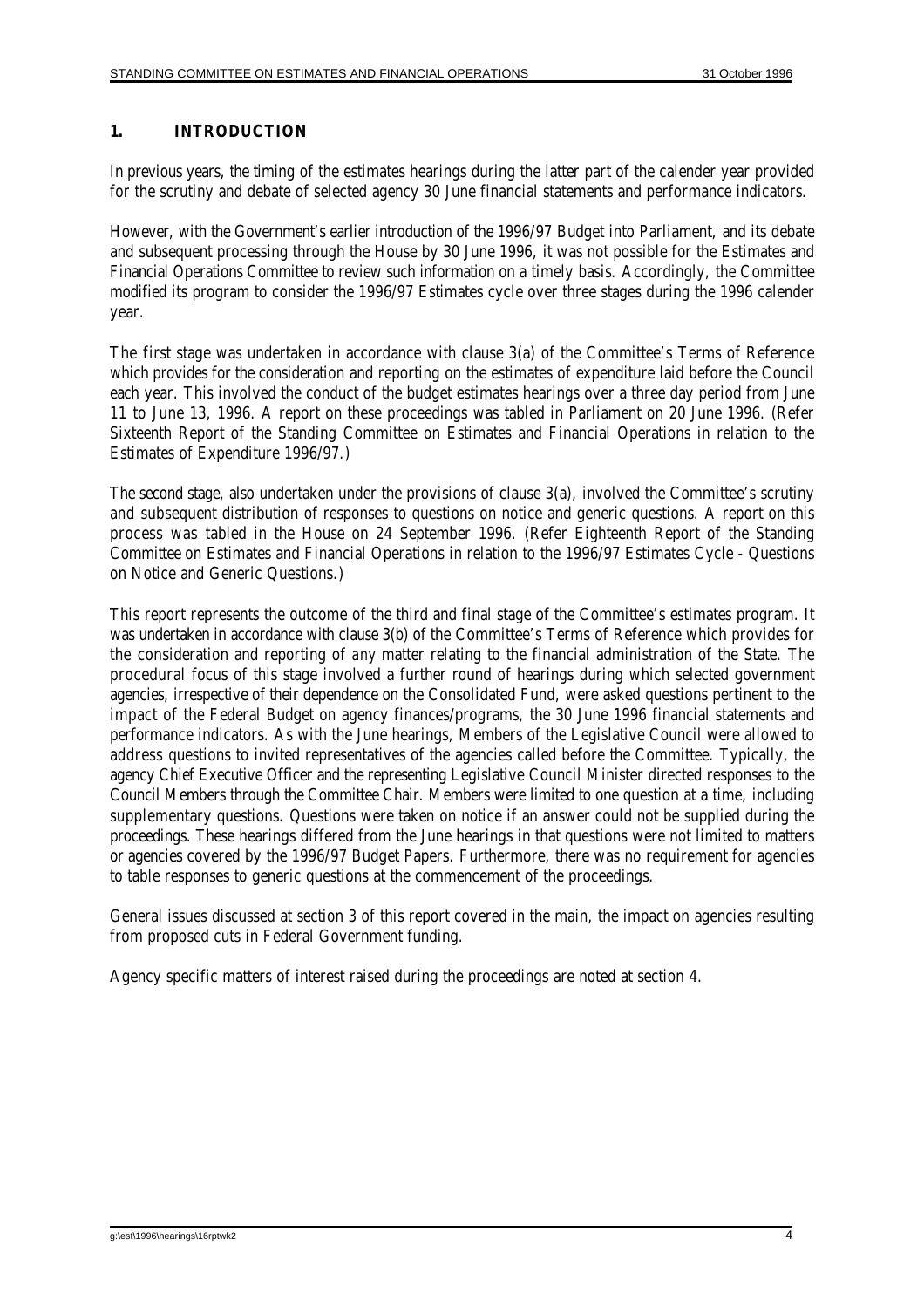### **2. PROCEDURE**

The Estimates and Financial Operations Committee agreed that the procedure for the conduct of the Post 30 June hearings would generally be similar to that applied for the Estimates hearings conducted in June 1996. Accordingly, the requirements remained unchanged in regard to such matters as witness information sheets, opening statements, order of questions, type of questions, questions on notice etc. Minor changes agreed upon were in relation to the location of the hearings and the omission of generic questions.

The Committee was mindful of concerns raised in the past by Members of the Legislative Council that Estimates hearings were conducted to question Consolidated Fund dependant agencies on matters pertaining to the annual Budget Papers. Members of the Council expressed their frustration at not having appropriate access to the vast number of government agencies not affected by the Consolidated Fund, namely statutory authorities. The Committee was able to overcome this constraint through the conduct of the Post 30 June hearings which, under clause 3(b) of the Committee's Terms of Reference, "provides for the consideration and reporting of *any* matter relating to the financial administration of the State". The Committee responded by inviting the appearance of Homeswest (a statutory authority) in addition to nine Consolidated Fund dependent agencies. The Committee will consider during its coming deliberations, the calling of a greater number of statutory authorities during the 1997/98 estimates cycle program.

The Post 30 June hearings provided an opportunity for the Committee to trial an alternative venue for the conduct of the proceedings. Accordingly, the Committee agreed to utilise its facilities situated within the Legislative Council Committee Offices. Although no complaints were received about the location of the venue, some Council Members expressed their view that the layout and facilities within the venue were totally inappropriate. The Committee resolved that where appropriate, all future hearings will be held in the Legislative Council Chamber.

In the Committees' eighteenth Report to Parliament titled '1996/97 Estimates Cycle - Questions on Notice and Generic Questions, comment was made in regard to the high proportion of responses to questions on notice received by the Committee outside of the allocated three day timeframe. The Committee endeavoured to resolve the matter by extending the response timeframe to five working days in addition to reinforcing to affected parties, the requirement for timely responses. Although slight improvements were noted in regard to the post 30 June hearings process, the Committee remained concerned by the continuing high proportion of untimely responses received (60%) and the failure of parties to promptly notify Committee staff of expected delays. Details of responses and notifications outside of the prescribed 12.00 noon, Wednesday 23 October 1996 deadline are as follows:

| <b>AGENCY</b>                  | DATE RESPONSES RECEIVED  | NOTIFICATION OF DELAY?                       |
|--------------------------------|--------------------------|----------------------------------------------|
| Family and Children's Services | Thursday 31 October 1996 | Notification received Friday 25 October 1996 |
| Aboriginal Affairs             | Monday 28 October 1996   | Notification received Friday 25 October 1996 |
| <b>Commerce and Trade</b>      | Monday 28 October 1996   | Notification received Friday 25 October 1996 |
| <b>Training</b>                | Monday 28 October 1996   | Notification received Friday 25 October 1996 |
| Education                      | Monday 28 October 1996   | Notification received Friday 25 October 1996 |
| <b>Homeswest</b>               | Friday 25 October 1996   | Notification received Friday 25 October 1996 |

The Committee notes the Presidential ruling of June 1991 (and restated in October 1996) which places responsibility for the answering of questions on the Legislative Council Minister, irrespective of the capacity in which he/she is representing the agency. It is the Committee's intention to raise this matter with the Ministers in the Council in addition to requesting that such Ministers accept responsibility for the monitoring and **timely** return of supplementary information to the Committee staff.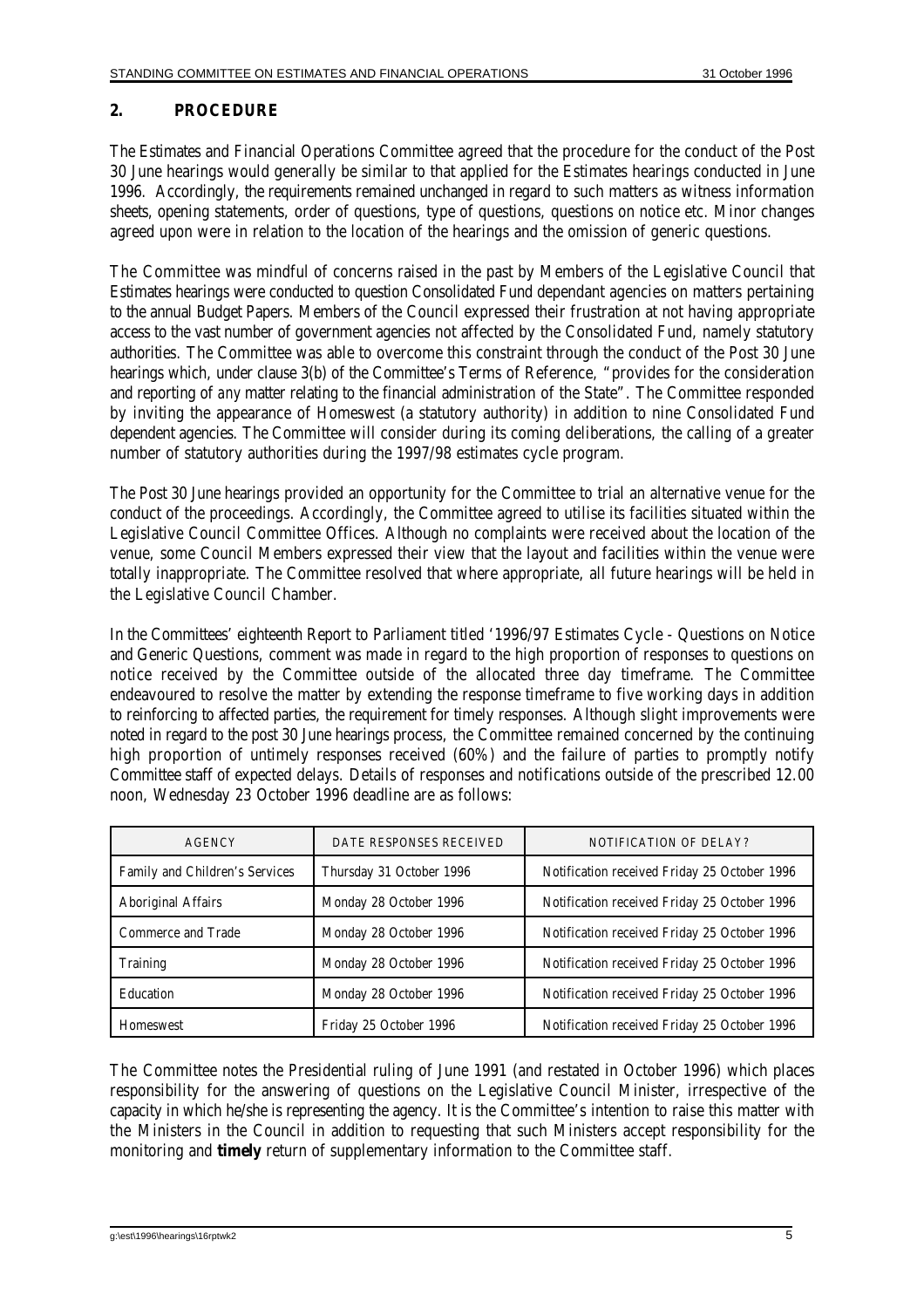## **3. GENERAL ISSUES**

#### **3.1 Impact of Federal Government Budget**

As a result of the June 1996 Premiers' Conference, it was announced that all States within Australia would contribute to the Federal Government's budgetary objectives. Western Australia's contribution translated to some \$60m in general purpose (untied) grants and \$30m in specific purpose (tied) grants.

Upon his return from the Conference, the Premier announced that all State government agencies would be required to meet a share of the \$60m reduction in general purpose grants. The Committee was advised that discussions in this regard remained ongoing between the various State and Federal parties affected by funding arrangements. The allocation of the \$60m reduction was made by Treasury on the basis of a proportion of the agency's budget. The impact across the board, after discounting for amounts of expenditure which were outside of the agency's control (such as debt repayments) was calculated to be 1.4%. However, it was expected that the cut to be applied to each agency would vary, with some agencies likely to suffer a greater reduction whilst others would contribute less than the 1.4%. The capacity to cope with such a reduction, given the Premier's requirement that it not be in any service delivery area varied. This led to the current situation where considerable dialogue is occurring between the parties concerned.

In his discussions in the House, the Premier assured Parliament that the State would be able to accommodate the \$60m reduction in general purpose grants. Furthermore, the Premier indicated that \$40m in efficiency savings had already been identified. The Committee was however, disappointed that few agencies *on the day* of the hearings were able to provide specific details on areas affected by the savings. On this matter, the Committee was informed that the Western Australian Cabinet Estimates Committee was currently not in a position to determine the outcomes on agencies arising from the Federal budget, and that the agencies appearing before the hearings could not answer specific questions about the impact of the Federal budget whilst negotiations were ongoing between affected Federal and State parties.

The Committee, in its pre-hearings enquiries with the Treasury Department was informed that with approximately one quarter of the 1996/97 financial year already passed, the State was yet to receive specific details from the Commonwealth as to which specific purpose programs would be reduced and by what amount. Commonwealth budgetary information available at the time was in many instances inconclusive, thus resulting in no specific dollar amounts or program impacts to be reliably ascertained. In addition, there did not appear to be a time line set by the Commonwealth in regard to their provision of specific information on cuts to be made. The Committee found these matters to be of concern, particularly in the context of trying to effectively manage the States finances with reduced funding.

It became apparent during the course of the proceedings that agencies were at varying degrees of identifying possible cut-back areas within their budgets. Responses varied from: "there will be no cut in our budget" to "discussions and/or negotiations on the matter remain ongoing" and "here are the areas to be affected and these are the approximate \$ amounts". It was explained that relevant details compiled by the agencies have and were continuing to be forwarded to the Treasury Department who was responsible for considering which agencies could best deliver the cuts and ultimately, work out how the State Government's contribution would be funded.

Another matter arising from the Premier's Conference was that agencies were expected to absorb the cost of Commonwealth sales tax on executive vehicles. Most agencies questioned in this regard indicated minimal impact on their finances, but few *on the day* were able to provide the dollar amounts to support this view. This however, was subsequently resolved through the provision of supplementary information.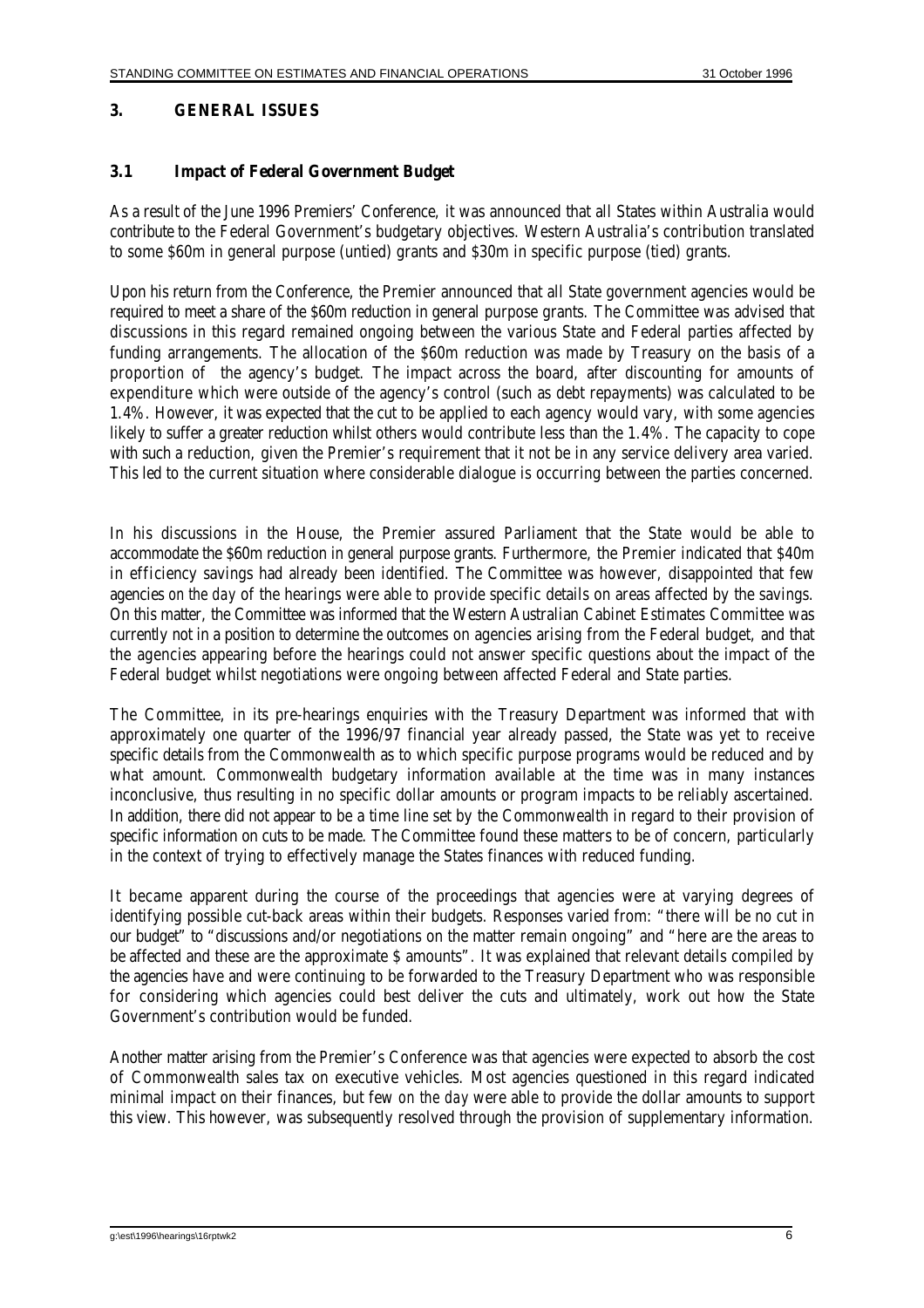It is apparent that the current stage of analysis, discussion and negotiation has contributed significantly to the inability of agencies to provide specific information in respect to the impact of the Federal reductions outlined. The Committee directs that at the earliest possible opportunity, the 10 agencies (through their responsible Ministers) provide the Committee with **specific** details of the impact on outcomes within their agency. The Committee will shortly contact the Ministers and affected agencies in this regard.

Prior to the conduct of the Post 30 June hearings, the Committee were briefed by Treasury representatives on the impact on the State arising from the Federal Budget cuts. Although the Committee were provided with an informative *general* insight into the current state of affairs, it was unfortunate that *specific* details were not yet available to enlighten Committee Members further on the effect on agency outcomes. The Committee believes it would benefit from inviting Treasury representatives once more to provide further detail to issues arising from the hearings. The Committee will shortly contact Treasury on this matter.

#### **3.2 Budget Paper Identification of Specific Purpose Grants**

It was brought to the Committee's attention that Consolidated Fund 'grants' details appearing in the Program Statements Budget Papers are not identified as specific purpose grants. An example of the concern was in regard to the published Agriculture Department details within the 1996/97 Consolidated Fund Budget Paper No. 2 which listed alphabetically, specific purpose grants for bovine tuberculosis and national landcare. These grants however, did not correlate with the information reported in the Program Statements Budget Paper No. 6.

The Committee recommends that Treasury consider providing an appropriate level of detail in the Program Statement Budgetary Papers to allow for easy correlation of specific purpose grant information. The Committee will raise this matter shortly with the Minister.

#### **3.3 Financial Statements and Performance Indicators**

Agencies selected to appear before the Committee were asked to provide copies of the audited, or if unavailable, unaudited financial statements and performance indicators for the year ended 30 June 1996. With the exception of the Main Roads Department, all agencies provided unaudited copies as a result of the audit remaining incomplete at the date of the hearings.

Although the Committee found the unaudited information to be extremely useful in its analysis of agency matters under consideration, it believes that the audited versions, complete with the Auditor General's opinions, would provide the most benefit.

In 90% of the agencies examined, the Committee was unable to ascertain with certainty, the outcome of the Auditor General's opinion in regard to the agency's financial statements and performance indicators. The Committee uses the Auditor Generals' opinion as a useful gauge to ascertain the agency's overall state of 'health'. This matter gained more relevance as a result of Treasury's requirement for the implementation of full accrual reporting by 30 June 1997, and the Auditor General's intention to fully introduce opinions in 1996 for performance indicators instead of the previous mix of both opinions and assessments.

The Committee will endeavour to conduct future post 30 June hearings at a time subsequent to the completion of the audit process and delivery of audited financial statement and performance indicator information. Furthermore, the Committee will consider as a lead-up to the hearings, the possibility of calling the Auditor General to brief the Committee on matters affecting the agencies to be questioned.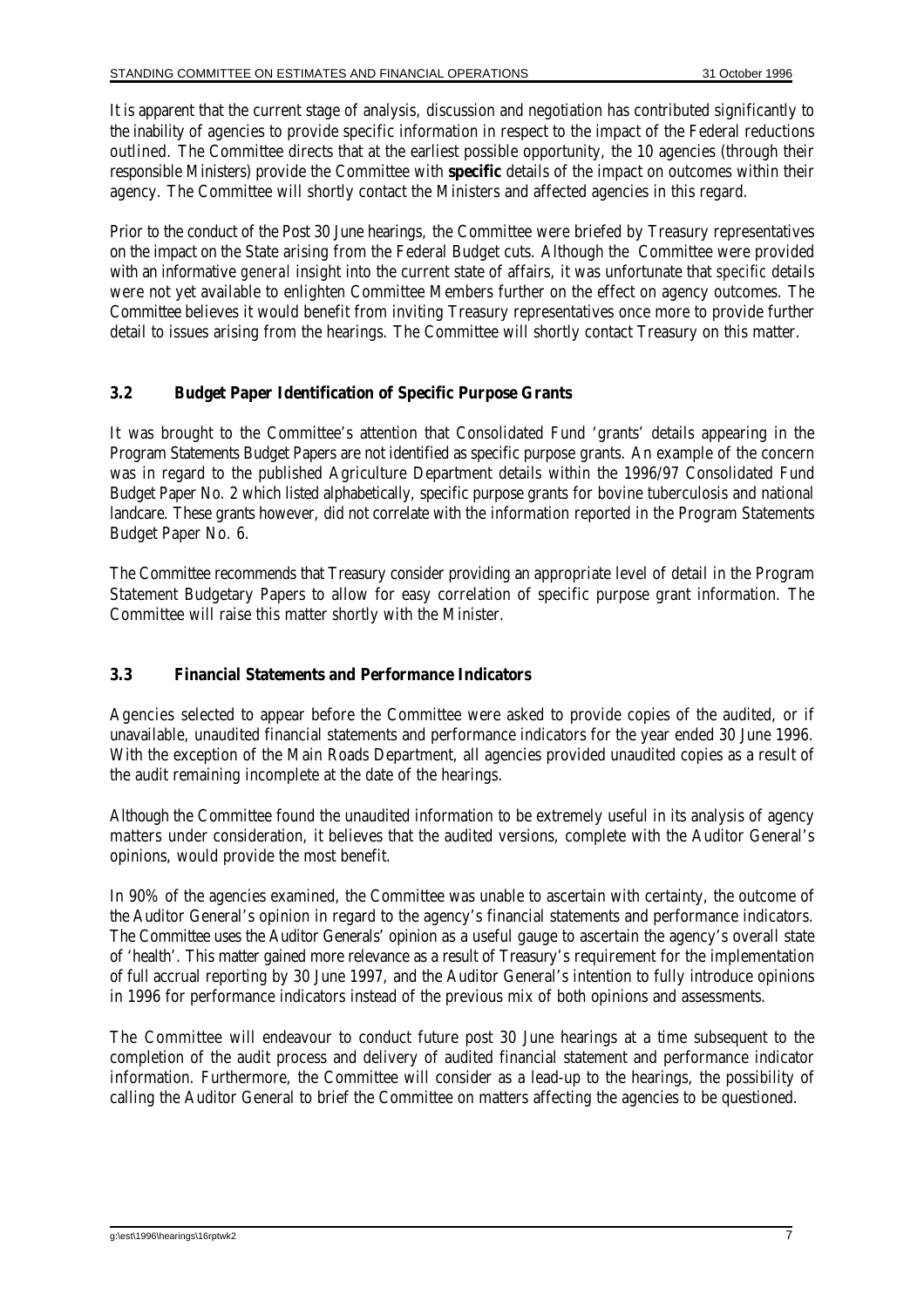#### **4. SPECIFIC AGENCIES**

The Committee met with 10 government agencies during the course of the hearings. This section outlines the major issues and topics discussed during the proceedings. A point form summary of matters addressed during agency questioning is attached at Appendix 5.1.

#### **4.1 FAMILY AND CHILDREN'S SERVICES (Div 43)**

In respect to general purpose grants, the impact of the 1.4% budgetary cut on the final outcome for the delivery of services was yet to be determined. It was implied by the Department that whilst negotiations with Treasury remained ongoing, and the stage had not been reached to decide specifically how best to manage the reduction, the Department's budget would remain unchanged.

In response to a question on the likely areas to be affected by the \$40m savings as announced by the Premier, it was advised that at present, no decision had been made to cut or reduce any of the programs outlined in the Department of Family and Children's Services vote.

With regard to specific purpose grants, the Department was able to identify Commonwealth Budget 'initiatives' involving joint State/Commonwealth projects which would impact on local programs. Programs noted during the discussions were in respect of child care (removal of operational subsidy from community based child care centres), emergency relief (increase in funding of some \$600,000) and youth homelessness (funding of \$8m over 3 years Australia wide). The impact in other areas, such as the Family Court counselling service could not be readily identified as negotiations were still occurring with the Commonwealth Government.

In relation to the Federal Government's revocation of the wholesale tax exemption, 11 vehicles were identified as being affected with the 1996/97 financial impact estimated to be \$34,354.

### **4.2 ABORIGINAL AFFAIRS (Div 91)**

The Committee were alerted to the impact on the Department's decision making process arising from arrangements existing with the Aboriginal and Torres Strait Islander Commission (ATSIC). It was understood that decisions regarding the Department's discharge of monies were directly influenced by such arrangements. In an attempt to obtain accurate details of Federal budget funding cuts made to Aboriginal organisations, a meeting was recently held with ATSIC representatives. This meeting however, proved unsuccessful.

As a result of the link between Aboriginal Affairs and ATSIC, and the current indecisions in ATSIC spending, the Department was not in a position to fully determine program impacts. The Committee understands however, that further approaches in regard to Federal budget funding cuts will be made with ATSIC in November 1996.

The Department and ATSIC currently have a number of joint projects in progress totalling \$837,000. Indications were that at present, funding for these projects would not be affected by any cuts in specific purpose grants.

In regard to general purpose grants, the Department estimated that their contribution to the 1.4% cut was in the order of \$336,000 to be sourced from administrative arrangements and operational efficiencies. (For example: restricting meeting costs and downsizing the central office through relocation of staff to regional centres thus contributing to a reduction in travelling costs).

Also raised during the course of the proceedings was the effect of the revocation of wholesale sales tax exemption on executive motor vehicles. The Department believed that with only five officers participating in the executive scheme, the financial impact on the agency would be in the order of \$33,000 per annum.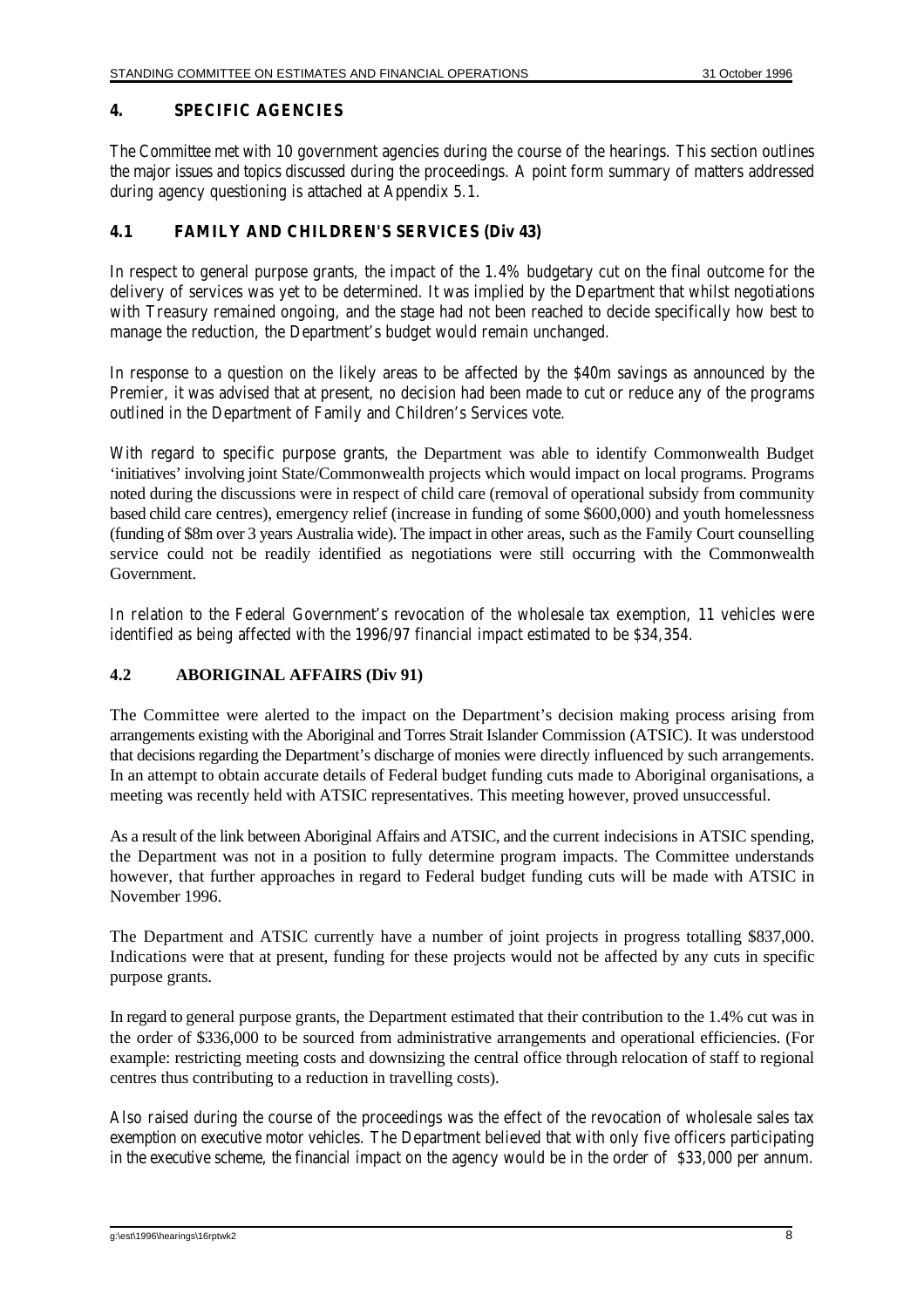#### **4.3 COMMERCE AND TRADE (Div 12)**

Although the financial effect of the 1.4% cut in the budget was estimated to be in the order of \$600,000 to \$700,000, the Department was unable to provide accurate details as to how it intended to achieve the reduction. The Department was however, able to speculate on the possible areas to be affected by the cuts. These were within the trade investment and regional development programs where Departmental use of consultants and contractors was significant. The Committee understands that discussions on the matter are continuing between the Department and the responsible Minister.

The Department identified a reduction of approximately \$650,000 to \$700,000 to its specific purpose grant for the AusIndustry program. This program, which was budgeted and agreed to before the cuts to be in the order of \$2.3m, was matched by an equivalent state contribution.

With regards to the revocation of wholesale sales tax exemption on executive motor vehicles, the Department believed the 1996/97 financial impact for the 11 affected vehicles would be \$50,000.

### **4.4 DEPARTMENT OF TRAINING (Div 37)**

As a direct result of the requirement to maintain 'effort' to continue to receive funding from the Commonwealth Government through the Australian National Training Authority (ANTA) arrangements, it was agreed that certain areas within the Training budget would be quarantined from the effects of the 1.4% cut in funding. The Department was able to calculate savings of approximately \$219,000 within those areas not affected by the requirement to maintain effort. Examples provided were in the area of travel and consultancy costs and a freeze on the filling of vacant positions.

The Committee were advised that in broad terms, the Department would not be affected by cuts in specific purpose grants. It was explained that with the preparation of the 1996/97 budget, the view was taken that there would be no growth funds expected from ANTA. This expectation was built into the budget figures accordingly. Subsequent to this however, ANTA provided growth funds above the budgeted expectation. To a large extent, these unexpected growth funds offset the reduction in specific purpose grants brought about by the Commonwealth. In many instances, the downward adjustments arising from cuts to specific purpose grants remain uncertain at this stage.

In respect to the Federal Government's revocation of the wholesale tax exemption, 25 vehicles were identified as being affected with the 1996/97 financial impact estimated to be \$61,000.

#### **4.5 AGRICULTURE (Div 31)**

Timing and design changes within the capital program were areas being considered by the Department in response to the instruction to identify budgetary cuts of 1.4%. The Department indicated that in dollar terms, this amounted to approximately \$1.462m and was the combined effect on all three agriculture agencies being Agriculture WA, Agriculture Protection Board and the Rural Adjustment and Finance Corporation.

The Department outlined the programs totalling \$13.243m affected by specific purpose grants. Direct funding from the Commonwealth were in regard to the quarantine and inspection service program, the national landcare program and the brucellosis and TB eradication program. Indirect funding was in relation to the Commonwealth's contribution to matching industry funds on a dollar for dollar basis through the research and development corporation network. Although the Department believed no cuts would affect these areas, uncertainty existed over the effect on program outcomes as, for example, certain initiatives within the national landcare program are linked to the sale of Telstra.

In response to questions regarding the revocation of the wholesale tax concessions on executive motor vehicles, the Department expected the effect on their finances would be minimal. 18 vehicles were involved with the estimated impost being \$36,839 in 1996/97 and \$55,351 in 1997/98.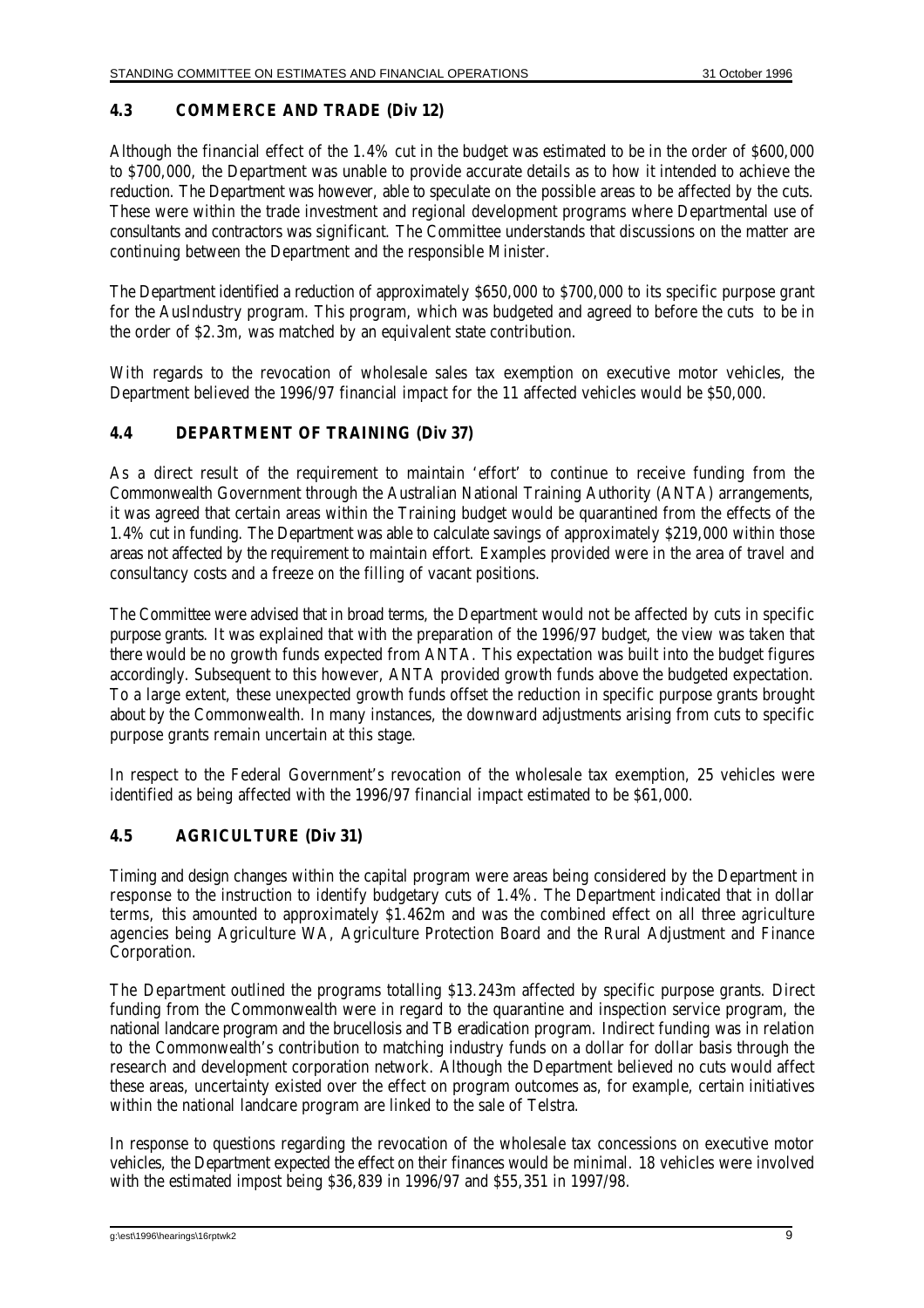#### **4.6 FISHERIES (Div 34)**

In respect of the 1.4% cut in expenditure, the Department identified savings totalling approximately \$160,000 arising from the possible deferral in the timing of the replacement of one of its patrol boats. Curiously, the \$160,000 represents only 0.6% of the Consolidated Fund allocation for the 1996/97 year which calculates to 0.8% less than expectation. Although the Department indicated that no further savings were being considered, the Committee believes the Department's approach in providing details amounting to less than the instructed 1.4% cut requires further explanation. The Committee will consider this matter further during its coming deliberations.

Specific purpose grants funding is received by the Department through the Fisheries Research and Development Corporation (FRDC). The FRDC is a federal research body which contributes about \$1.9m to the Fisheries Department (\$1.1m in 1995/96). The process originates with the receival of monies from industry into the Department's 'Fisheries Research Development Fund'. The moneys held within the Fund are then allocated to the 'Western Australian Fishing Industry Council'. Funds held by the Council are then transferred to the FRDC at which stage there is a dollar for dollar matching by the Commonwealth. The Department receives from the FRDC, an amount of 1% in terms of the value of fisheries around Australia being applied to fisheries related research.

In regard to the revocation of wholesale sales tax exemption on executive motor vehicles, the Department believed there would be a financial impact of some \$4,000 to \$5,000 for each of the 8 vehicles involved.

### **4.7 MAIN ROADS DEPARTMENT (Div 36)**

Upon being asked what steps had been taken to reduce its budget by 1.4%, the Department advised that no effect was anticipated as its main source of funding was derived from State origins, namely vehicle licensing and the Western Australian fuel levy.

In relation to specific purpose grants, the Department was able to identify projects totalling \$48m which it believed would remain unaffected by budgetary cuts. These related to committed expenditure on ongoing projects which required the Federal Government to continue the contracts during the current 12 month period and in some instances, would be ongoing during the year after. However, funds in doubt were in relation to unallocated monies where the project life extended beyond the 12 month period. With no commitment from the Federal Government over the long term funding of these projects, it was not possible for the State to plan effectively for their progression.

When asked to identify the impact on the Department of the Federal Government's revocation of the exemption of sales tax, it was indicated that there would be no impact during the year as the Department was moving from ownership to leasehold. Any changes in the rates of taxation would be reflected in the lease payments.

Some discussion ensued on the contracting of road maintenance within the country and metropolitan area. The Committee was informed that on a three year contractual basis and with four companies involved, three areas had been contracted out in the country and one in the metropolitan area.

The supervisory role of contract work was also raised during the course of the proceedings. In response to a query regarding responsibility for proper conduct of contract work, it was explained that the contract is done under a 'quality system' whereby the contractor has full responsibility to govern the control of his work. The role of CMPS & F Pty Ltd as the consultant firm taking the role of contract superintendent was also discussed. The superintendent carries out an 'audit' role by ensuring quality performance/completion of jobs undertaken. The Department explained further that under the current circumstances, the use of a contractor to undertake the supervisory role was necessary to overcome the Department's lack of appropriately qualified inhouse staff.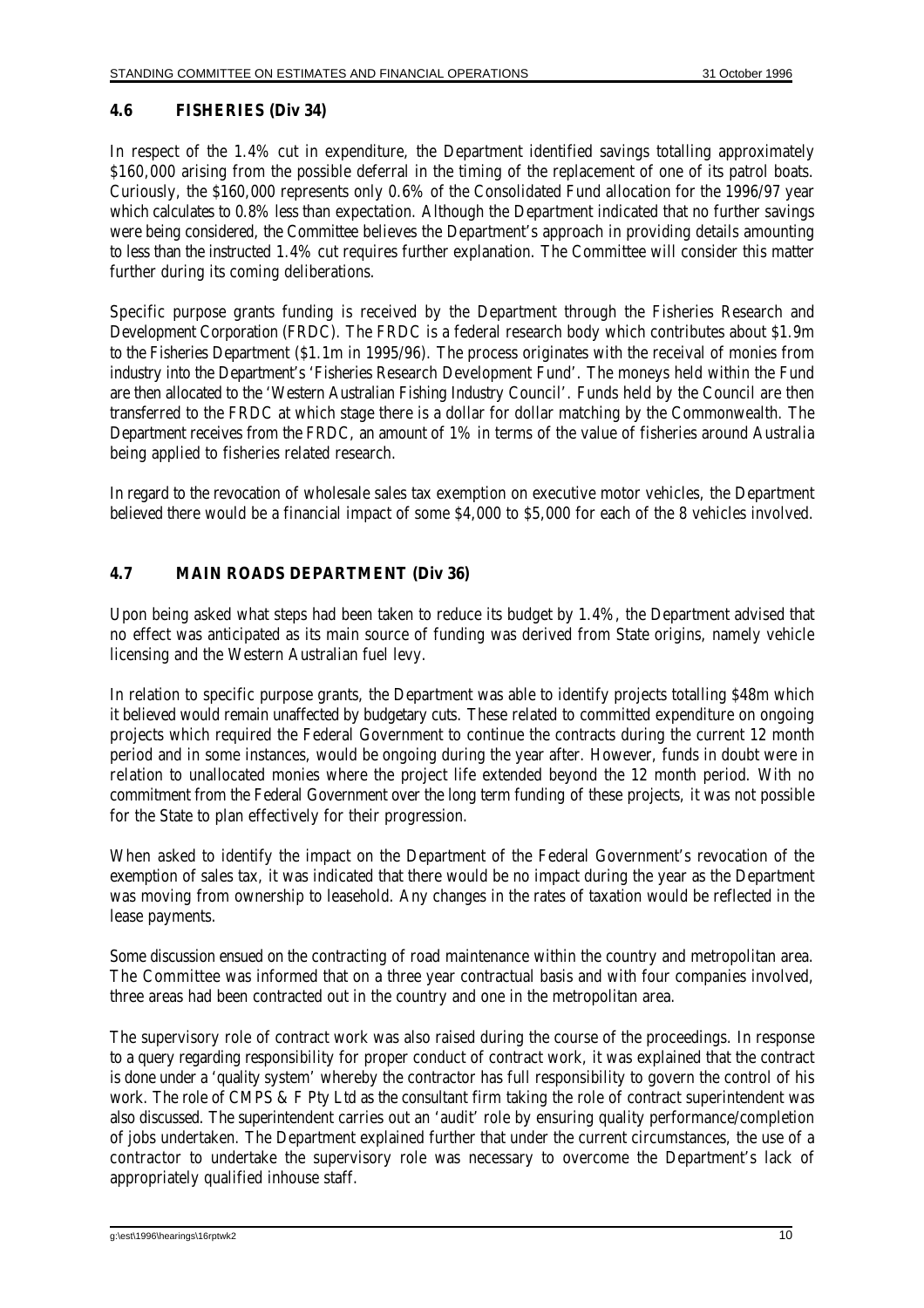#### **4.8 EDUCATION (Div 26)**

The Department explained that it had received an assurance from Treasury that the full 1.4% cut in the budget would not apply to the Education Department. Various options were currently being considered to support a reduction of about 0.3% (or \$4m) off its total budget of \$1.3b. Since planning in this area was still ongoing, the Department could not provide specifics regarding areas to be affected by the cuts. However, options available to the Department included the cancellation of new programs or the holding of growth in other programs.

The Committee were reminded of a statement from the Federal Government which advised that no cuts in specific purpose grants were to occur in education. The Department also advised that no formal advice had yet been received on changes to the Commonwealth/State relations on specific purpose grants. Accordingly, the Department was unable to provide specific details on this matter.

When asked to identify the impact on the Department of the Federal Government's revocation of the exemption of sales tax, it was indicated that sales tax on executive vehicles would cost an estimated \$100,000 per annum.

The Committee was provided with a breakdown of the stand alone 'other revenue' total of \$15.756m appearing at Note 6 of the unaudited financial statements for the year ended 30 June 1996. The Committee believes that a total of this size requires additional explanation with at least, a note description of the major components making up the total. The Department should consider adopting this suggestion during its preparation of the 30 June 1997 financial statements.

#### **4.9 HEALTH (Div 90)**

The Department explained that savings attributable to the 1.4% budgetary cut would come through corporate savings and slippage in the capital program. The dollar value of proposed savings was estimated to be \$12.3m.

In respect to cuts in specific purpose grants, the Department advised that the net effect in funding translated to an increase of 4.8%. Areas outlined as being affected by specific purpose funding were: capital planning (up 6.8%), mental health reform (up 3.3%), Aboriginal and Torres Strait Islander health (up 3.1%), blood transfusion service (down 5.3%), dental program (down 3%), home and community care (down 2.8%) and the balance up by 2.7%. However, this overall increase of 4.8% was not considered indicative of a nil effect on the outcomes for funding of health service delivery in WA. As specific purpose grants were tied to specific purposes, funding was directed to those areas with no possibility of movement to other unfavourably affected areas. This situation, compounded by the expectation that revenue was to be down by approximately \$1.4m, resulted in a requirement for the Department to identify savings totalling \$6.2m.

### **4.10 HOMESWEST**

Discussions took place over the likely outcome to the Authority if the Commonwealth no longer provided funding for capital projects. The impact on the dismantling of public housing estates program for example, would be a slow down in redevelopment programs.

In respect to the 1.4% budgetary cut, the Authority advised there was no impact at present as details were still unfolding with regard to grants receivable through the Commonwealth-State Housing Agreement.

In relation to the Federal Government's revocation of the wholesale tax exemption, 36 vehicles were identified as being affected with the 1996/97 financial impact estimated to be \$94,800.

Also outlined during the session was Homeswest's housing loans program as it related to Keystart.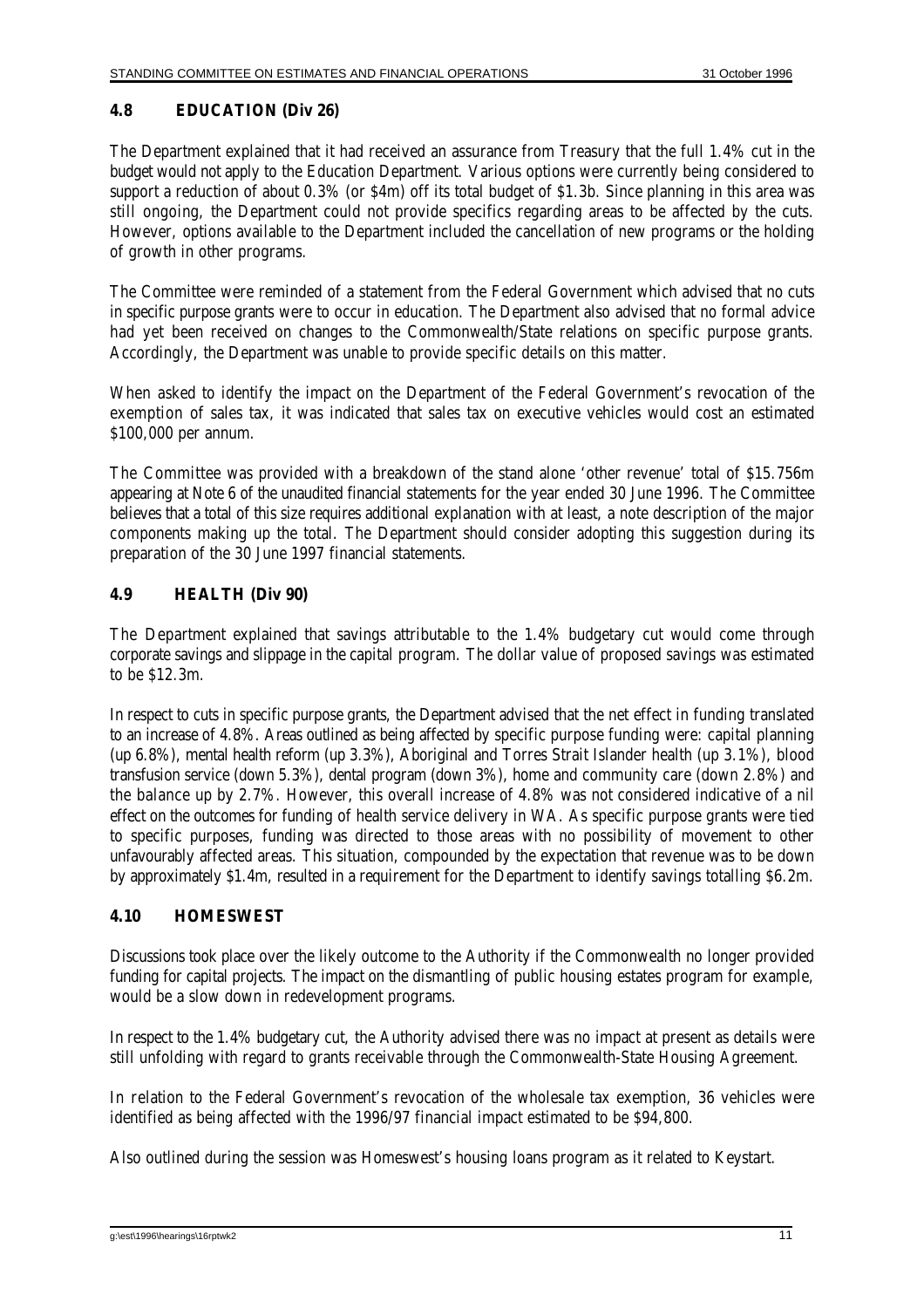#### **APPENDIX 5.1**

## **AGENCY SPECIFIC ISSUES ADDRESSED DURING QUESTIONING**

#### **FAMILY AND CHILDREN'S SERVICES**

- Expected cuts arising from the Federal budget cut in untied grants of \$60m.
- Impact of proposed cuts resulting from the Federal budget.
- Allocation of State's cuts across departments.
- Impact of Federal cuts on youth programs (eg: training and homelessness).
- Impact of changes to Austudy, and the two year waiting period for migrants to receive social security benefits on the Family Crisis Unit.
- Changes in the levels of funding for specific purpose grants.
- Impact of cuts on community based childcare centres.

#### **ABORIGINAL AFFAIRS DEPARTMENT**

- Expected cuts arising from the Federal budget cut in untied grants of \$60m.
- Impact of proposed cuts resulting from the Federal budget.
- Areas and value of direct funding to the Aboriginal Affairs Department by the Commonwealth.
- Allocation of State's cuts across departments.
- Split of 1.4% cut between recurrent and capital.
- Response by Aboriginal Affairs Department to counter ATSIC cuts.
- Impact of revocation of sales tax exemption.
- Possible closing of one office.
- Impact of funding changes to Jigalong and Oombagarri.
- Impact of ATSIC budget cuts to organisations receiving funding ability of the Aboriginal Affairs Department to respond to needs of organisations currently dependent on ATSIC funds.

### **COMMERCE AND TRADE**

- Expected cuts arising from the Federal budget cut in untied grants of \$60m.
- Impact of proposed cuts resulting from the Federal budget.
- Possibility of 1.4% cut being achieved by increases in revenues.
- Extent of cuts in specific purpose grants from the Commonwealth.
- Any savings identified as part of \$40 million in cuts already identified by Govt.
- Expenditure of AusIndustry money.
- Financial arrangements for AusIndustry program.
- Impact of decrease in Ausindustry funds on services provided by Development Commissions and Business Enterprise Centres.
- Impact of revocation of wholesale sales tax exemption.
- Impact and structure of cuts made to spending on Regional Development on Development Commissions.

#### **DEPARTMENT OF TRAINING**

- Expected cuts arising from the Federal budget cut in untied grants of \$60m.
- Possibility of 1.4% cut being achieved by increases in revenues.
- Source of Australian National Training Authority funding.
- Changes in levels of special purpose grants from the Commonwealth.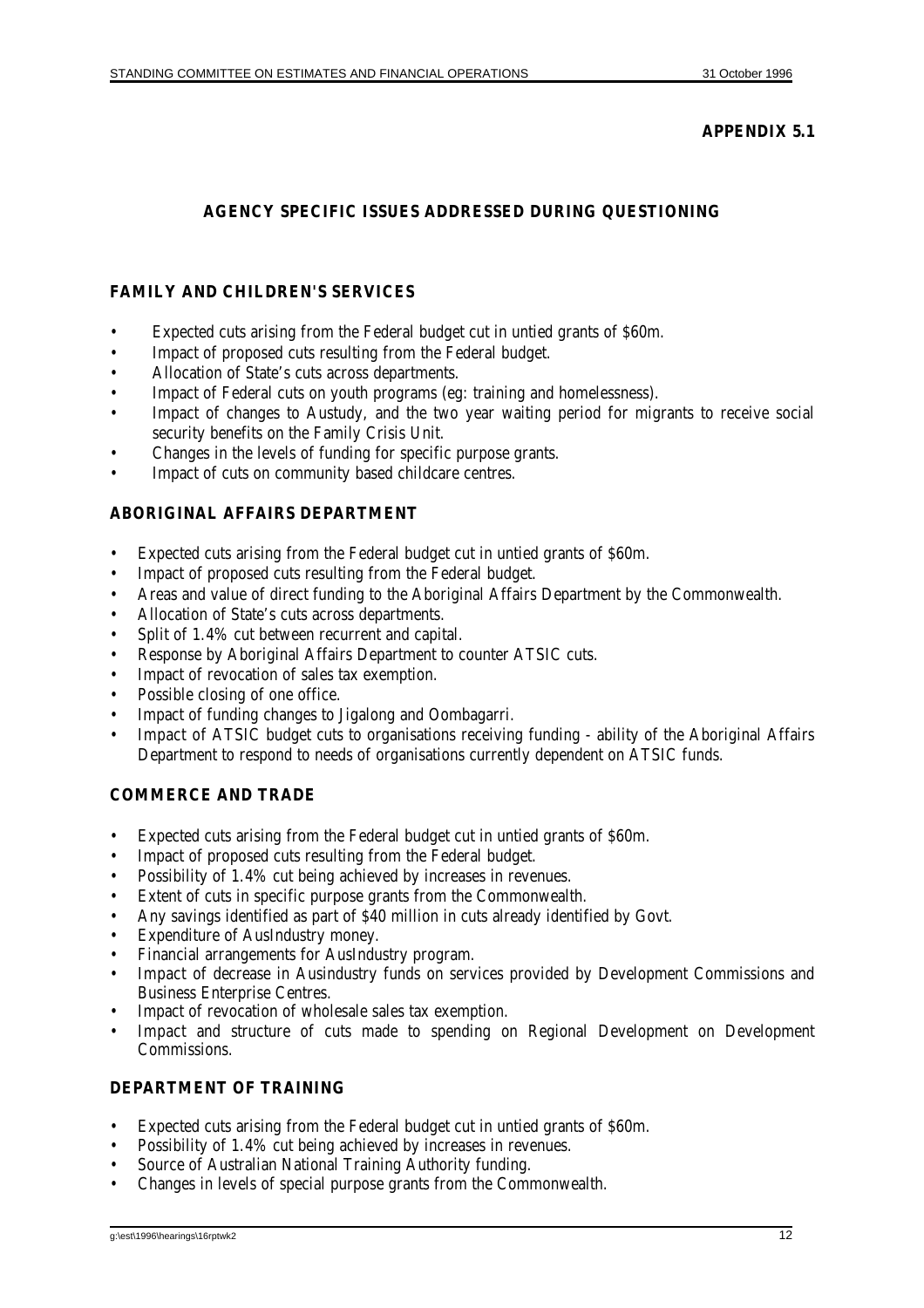#### **DEPARTMENT OF TRAINING (CONTINUED)**

- Impact of revocation of wholesale sales tax exemption.
- Results of audit.
- Aboriginal Employment programs.
- Reaction to expected increase in Aboriginal unemployment.

#### **AGRICULTURE**

- Expected cuts arising from the Federal budget cut in untied grants of \$60m.
- Proportion of budget attributable to Consolidated Fund.
- Impact of revocation of wholesale sales tax exemption.
- Possibility of 1.4% cut being achieved by increases in revenues.
- Effect of cuts on specific purpose grants received from the Commonwealth.
- Proposed cuts in areas specifically funded by the Commonwealth.
- Relation of landcare package to the sale of Telecom.
- Funding for quarantine arrangements.
- Changes in levels of funding from last year to this year.
- Details of savings in capital works.
- Relationship of \$1.462 million savings by Agriculture to savings (\$40m) already identified by the Premier.
- Reductions in funding during period of previous government.
- Amounts to be provided by the Federal government for Landcare programs (National Landcare, Bovine Brucellosis and Tuberculosis Eradication, Other).
- Impact of cuts on bottom line.

#### **FISHERIES DEPARTMENT**

- Expected cuts arising from the Federal budget cut in untied grants of \$60m.
- Impact of revocation of wholesale sales tax exemption.
- Relationship of savings by Fisheries to savings (\$40m) already identified by the Premier.
- Status of audit.
- Specific purpose grants received.
- Levels of revenue.
- Management of deferred purchases given future demands for cost-cutting.

#### **MAIN ROADS**

- Level of Commonwealth funding.
- Expected cuts arising from the Federal budget cut in untied grants of \$60m.
- Proportion of budget from Consolidated Fund.
- Level of total budget for this year.
- Percentage of budget (all departments) covered to date vs percentage of required savings identified to date.
- Specific purpose grants.
- Composition of spending.
- Areas of reduction in revenues.
- Impact of revocation of wholesale sales tax exemption.
- Cuts to National Highway System management of this in terms of road safety and maintenance.
- Result of contracting out of road maintenance.
- Identification of contractor for Perth maintenance, and supervising body.
- Monitoring of contractor performance.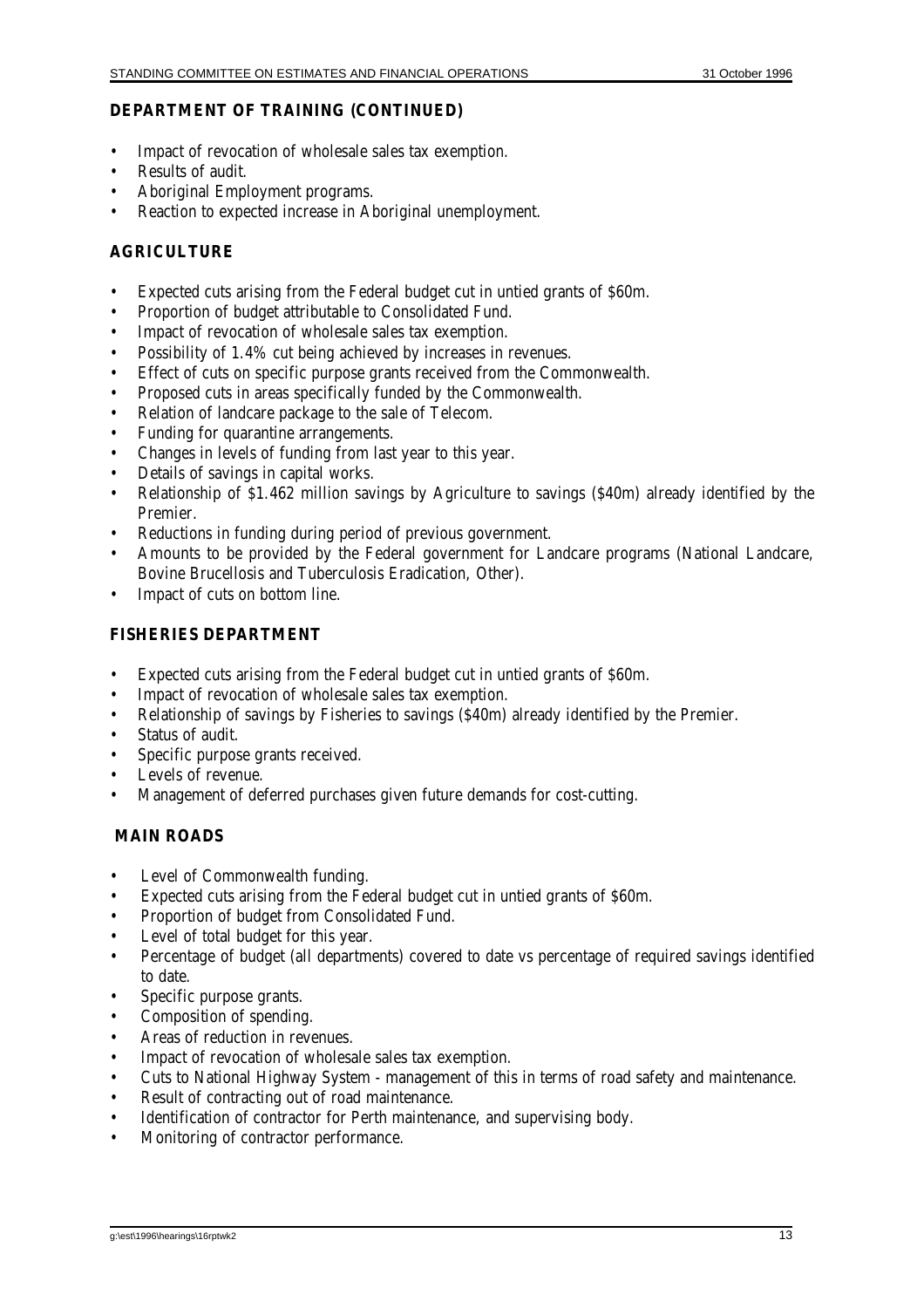### **EDUCATION**

- Expected cuts arising from the Federal budget cut in untied grants of \$60m.
- Number, value, and changes in level of specific purpose grants.
- Mechanisms for allocating funds.
- Changes to level of funding by Federal Government.
- Implication of revocation of sales tax exemption.
- Relationship with Commonwealth.
- Breakdown of 'Other Revenue'.
- Losses of assets
- Level of insurance cover.
- Reasons for variances between opening and closing balances in school cash receipts.
- Reasons for variances between revenue estimated in 1995/96 unaudited financial statements and budget papers.

#### **HEALTH DEPARTMENT**

- Expected cuts arising from the Federal budget cut in untied grants of \$60m.
- Quarantining of services arising from 1.4% cut.
- Change in levels of specific purpose grants from the Commonwealth.
- Impact of reduction in funds for blood transfusion service.
- Impact of capital works slippage on forward estimates.

### **HOMESWEST**

- Recent changes by Federal Government in relation to Public Housing.
- Inequity between private and public tenants.
- Bringing private sector into public housing arena.
- Impact of reduction in funds received from the Commonwealth on redevelopment of old Homeswest suburbs.
- Success of Kwinana estate redevelopment.
- Impact of 1.4% across the board cut resulting from Federal budget.
- Possibility of achieving savings by increase in revenue rather than reduction in expenditure.
- No of home purchases/commencements during year.
- Number of publicly owned homes in purchase schemes.
- Levels of construction.
- Impact of revocation of sales tax exemption.
- Levels of spending on non-construction programs.
- Funding of Keystart loans.
- Accounting treatment of advances for loans.
- Total value of mortgages held.
- Management of those with Keystart mortgages.
- Amount of money provided over last seven years for Keystart.
- Monies expended on Homeswest properties over last seven years.
- Reasons for reduction in waiting list, and techniques for achieving this.
- Impact of decentralisation of services.
- Perception that Homeswest are 'getting tougher'.
- Difficulties in obtaining emergency housing.
- Accommodating difficult cases.